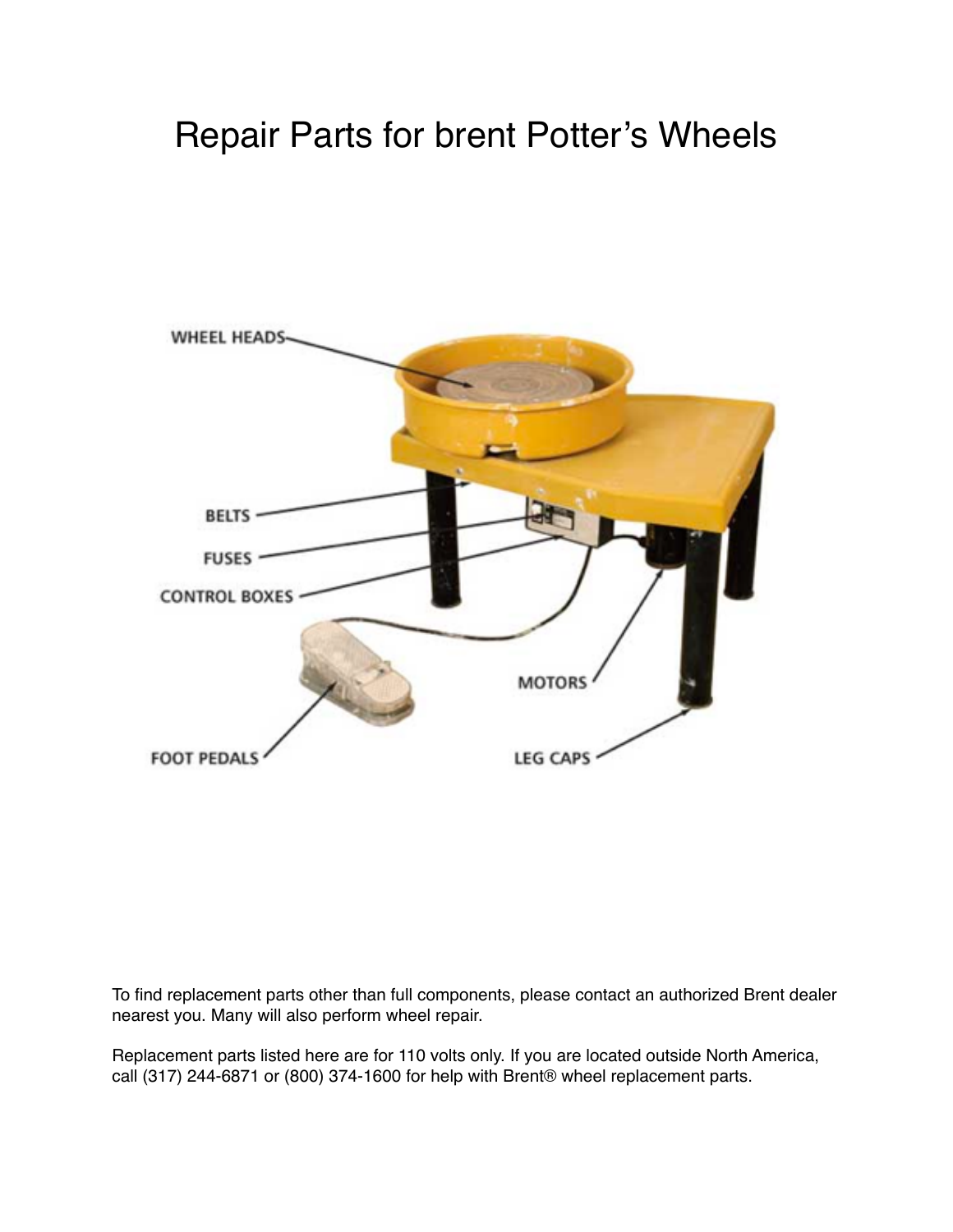Wheel Replacement Parts are Found First By Selecting Your Controller Below!

When you are able to identify the controller presently attached to your Brent wheel model, we can correctly identify which replacement parts you need.

Whether you are looking for a replacement part for a controller (control box), a foot/hand pedal, a motor, wheelhead, belt, or fuse, you must first identify the controller for the wheel you have. Just take a minute to select your current controller on this page and follow our prompts!



To find replacement parts other than full components, please contact an authorized Brent dealer nearest you. Many will also perform wheel repair.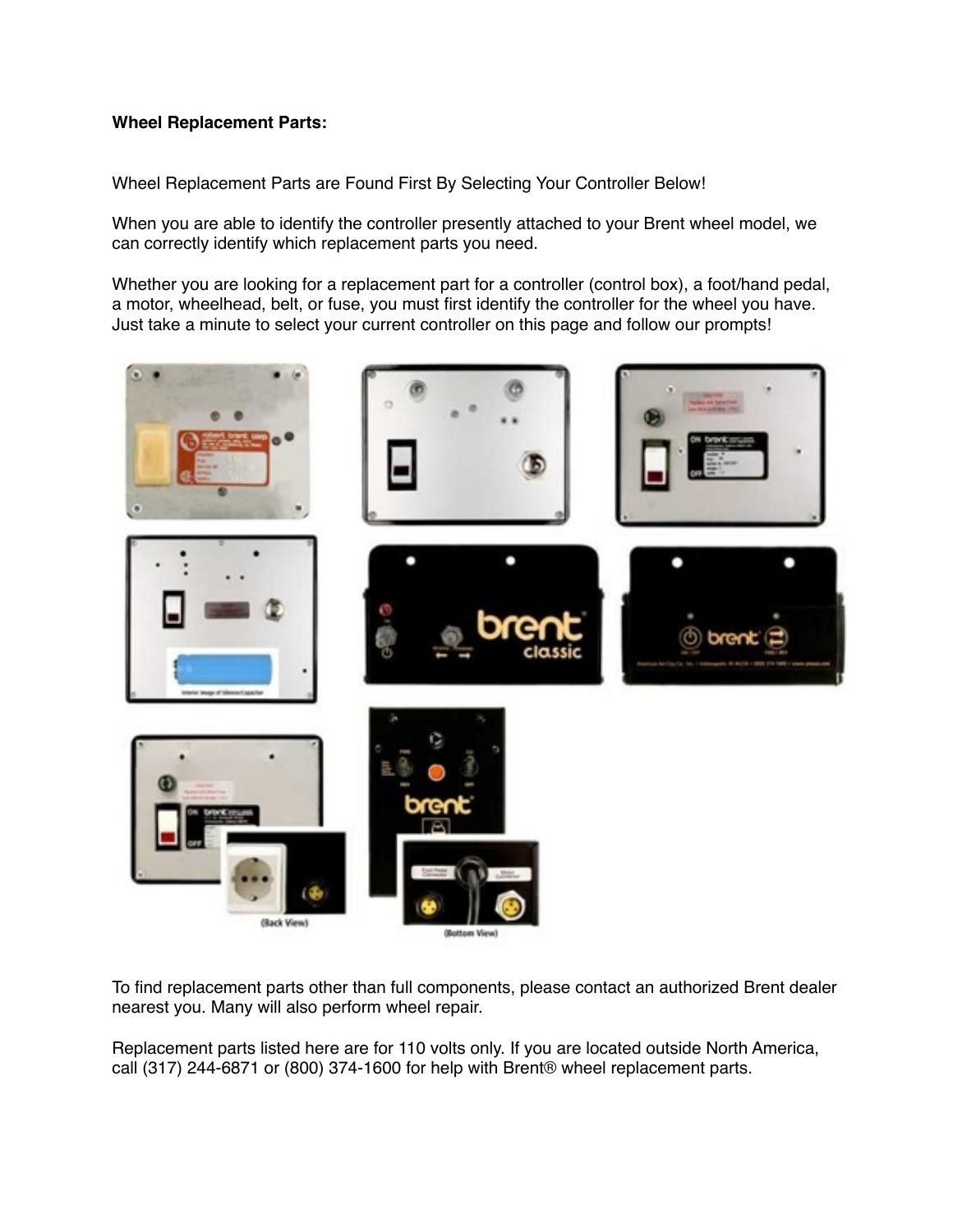

Step 1: Choose Your Controller Selected (image at left)

Step 2: Choose Your Wheel

Now that you have identified your current controller, please click on the Brent Wheel Model that needs a replacement part from the list below:

# **brent B Potter's Wheel**

Control Box (22141E) Foot Pedal (22144H) Wheel Head (22012M) Belts {four groove} (22039X) Fuse (22132S) Splash Pan (22281F) Leg Caps (22695P)

## **brent C Potter's Wheel**

Control Box (22141E) Foot Pedal (22144H) Wheel Head (22017T) Belts (22040Y) Fuse (22133T) Splash Pan (22281F) Leg Caps (22695P)

To find replacement parts other than full components, please contact an authorized Brent dealer nearest you. Many will also perform wheel repair.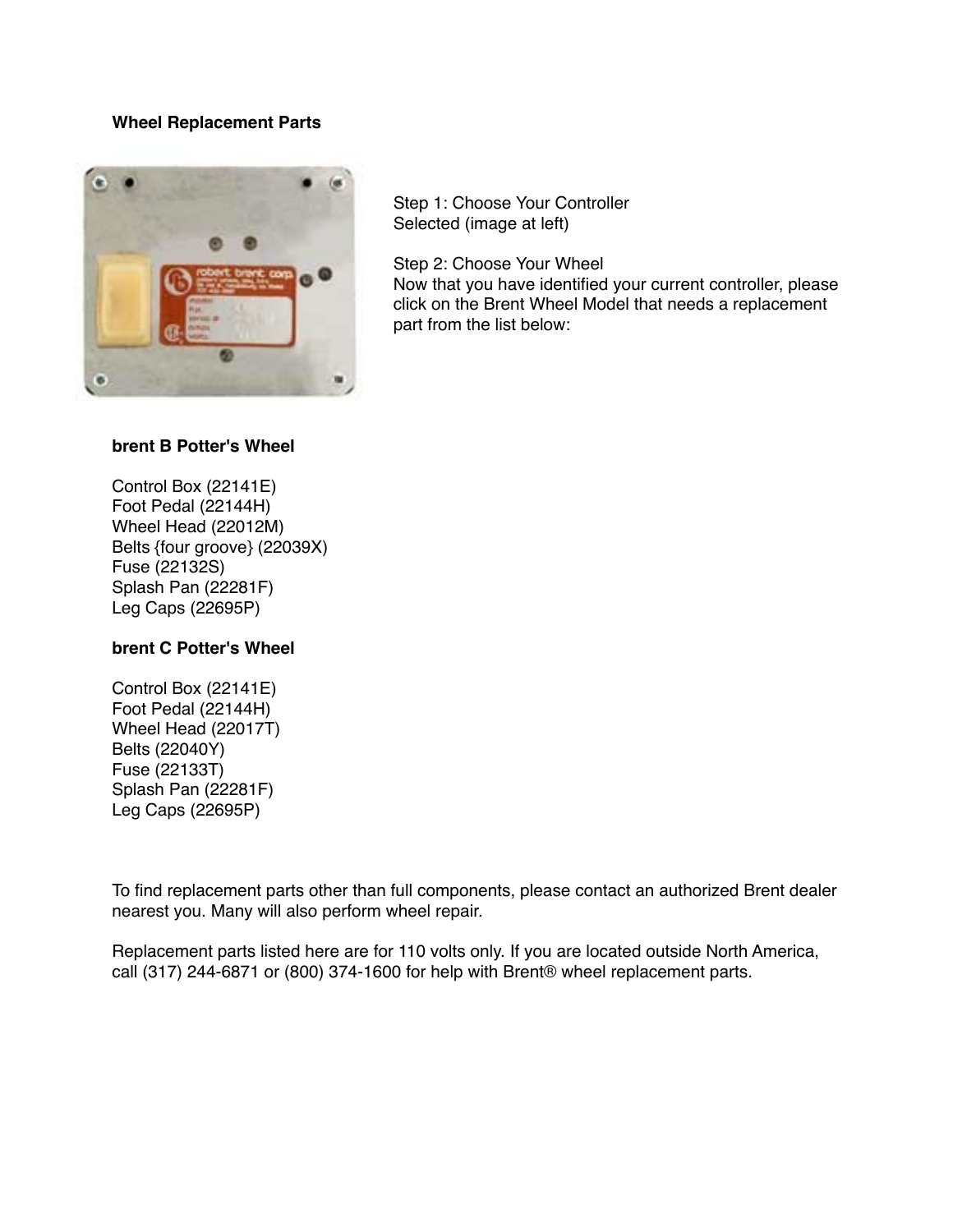

Step 1: Choose Your Controller Selected (image at left)

Step 2: Choose Your Wheel Now that you have identified your current controller, please click on the Brent Wheel Model that needs a replacement part from the list below:

# **brent B Potter's Wheel**

Control Box (22599S) Foot Pedal (22144H) Wheel Head (22012M) Belts {four groove} (22039X) Fuse (22132S) Splash Pan (22281F) Leg Caps (22695P)

## **brent C Potter's Wheel**

Control Box (22599S) Foot Pedal (22144H) Wheel Head (22017T) Belts (22040Y) Fuse (22133T) Splash Pan (22281F) Leg Caps (22695P)

# **brent CXC Potter's Wheel**

Control Box (22599S) Foot Pedal (22144H) Wheel Head (22017T) Belts (22040Y) Fuse (22125J) Splash Pan (22281F)

## **brent 16 Rehabilitation Wheel**

Control Box (22599S) Foot Pedal (22823B) Wheel Head (22012M) Belts {four groove} (22039X) Fuse (22132S) Splash Pan (22281F)

To find replacement parts other than full components, please contact an authorized Brent dealer nearest you. Many will also perform wheel repair.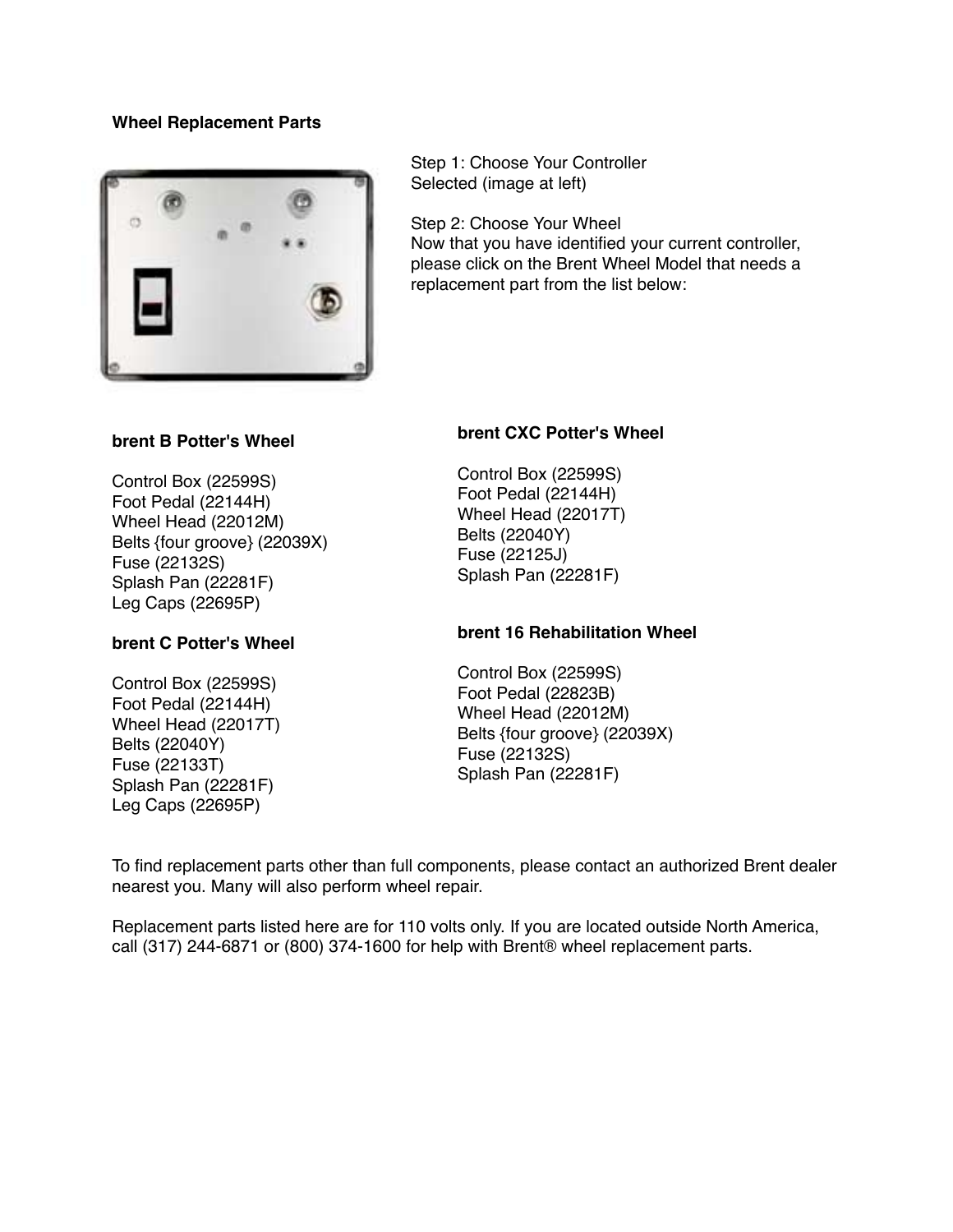

Step 1: Choose Your Controller Selected (image at left)

Step 2: Choose Your Wheel Now that you have identified your current controller, please click on the Brent Wheel Model that needs a replacement part from the list below:

## **brent B Potter's Wheel**

Control Box (22141E) Foot Pedal (22144H) Wheel Head (22012M) Belts {four groove} (22039X) Fuse (22132S) Splash Pan (22281F) Leg Caps (22695P)

# **brent C Potter's Wheel**

Control Box (22141E) Foot Pedal (22144H) Wheel Head (22017T) Belts (22040Y) Fuse (22133T) Splash Pan (22281F) Leg Caps (22695P)

## **brent Rehabilitation Wheel**

Control Box (22141E) Foot Pedal (22823B) Wheel Head (22012M) Belts {four groove} (22039X) Fuse (22132S) Splash Pan (22281F)

## **brent ie/ie-r Potter's Wheel**

Control Box (22799W) Motor (22689H) Foot Pedal (22144H) Wheel Head (22012M) Belts (22766F) Fuse (22132S) Splash Pan (22281F)

To find replacement parts other than full components, please contact an authorized Brent dealer nearest you. Many will also perform wheel repair.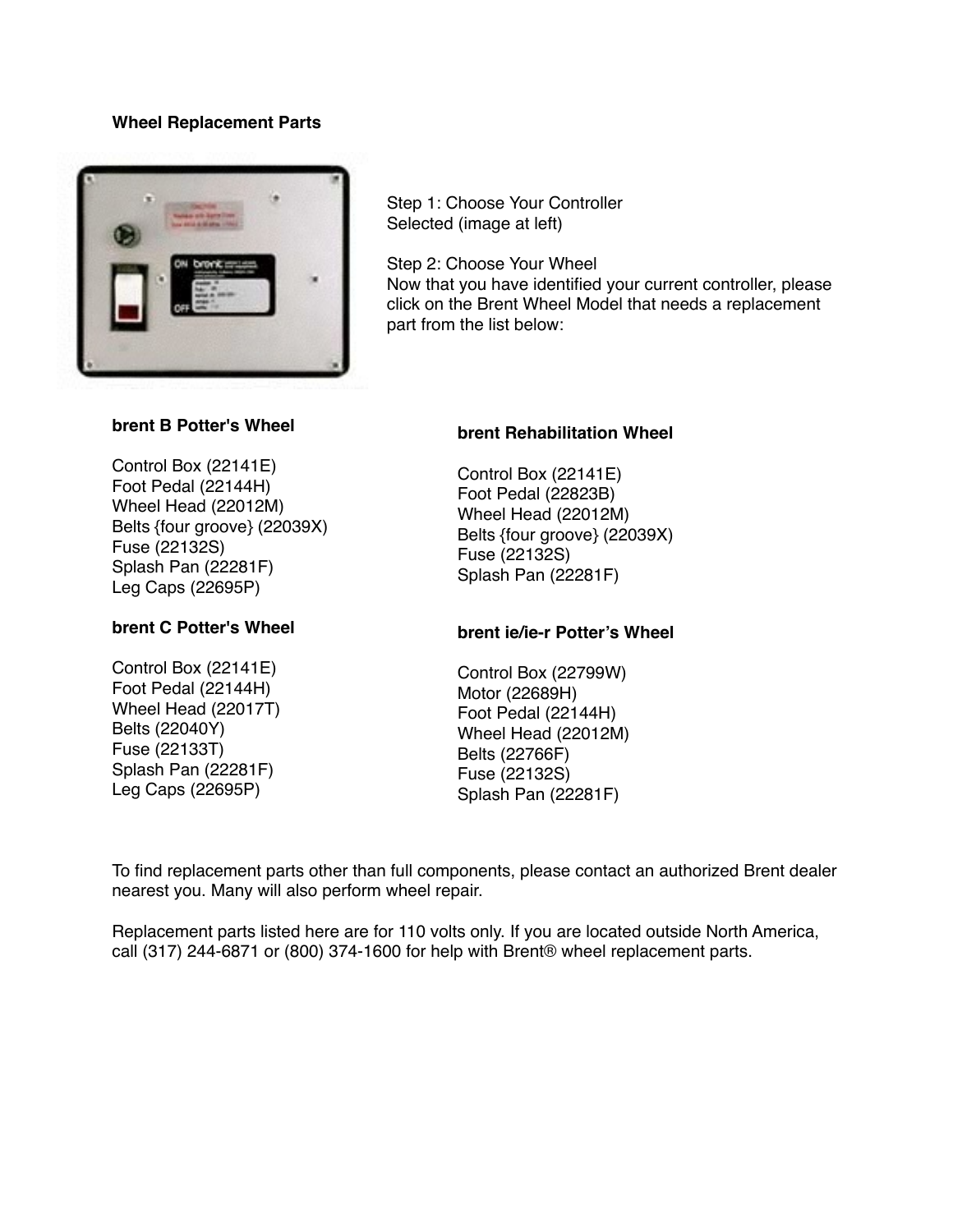

Step 1: Choose Your Controller Selected (image at left)

Step 2: Choose Your Wheel Now that you have identified your current controller, please click on the Brent Wheel Model that needs a replacement part from the list below:

#### **brent B Potter's Wheel**

Control Box (22906Y)) Motor (22228N) Foot Pedal (22035R) Wheel Head (22012M) Belts {four groove} (22039X) Fuse (22924T) Splash Pan (22281F) Leg Caps (22695P)

# **brent C Potter's Wheel**

Control Box (22907A) Motor (22767G) Foot Pedal (22035R) Wheel Head (22017T) Belts (22040Y) Fuse (22924T) Splash Pan (22281F) Leg Caps (22695P)

# **brent 16 Rehabilitiation Wheel**

Control Box (22906Y) Motor (22228N) Foot Pedal (22035R) Wheel Head (22012M) Belts {four groove} (22039X) Fuse (22125J) Splash Pan (22281F)

#### **brent CXC Potter's Wheel**

Control Box (22908C) Motor (22227M) Foot Pedal (22035R) Wheel Head (22017T) Belts (22040Y) Fuse (22924T) Splash Pan (22281F) Leg Caps (22695P)

#### **brent EX Potter's Wheel**

Control Box (22912F) Motor (22786F) Foot Pedal (22035R) Wheel Head (22017T) Belts (22040Y) Fuse (22924T) Splash Pan (22281F) Leg Caps (22695P)

To find replacement parts other than full components, please contact an authorized Brent dealer nearest you. Many will also perform wheel repair. Replacement parts listed here are for 110 volts only. If you are located outside North America, call (317) 244-6871 or (800) 374-1600 for help with Brent® wheel replacement parts. Wheel Replacement Parts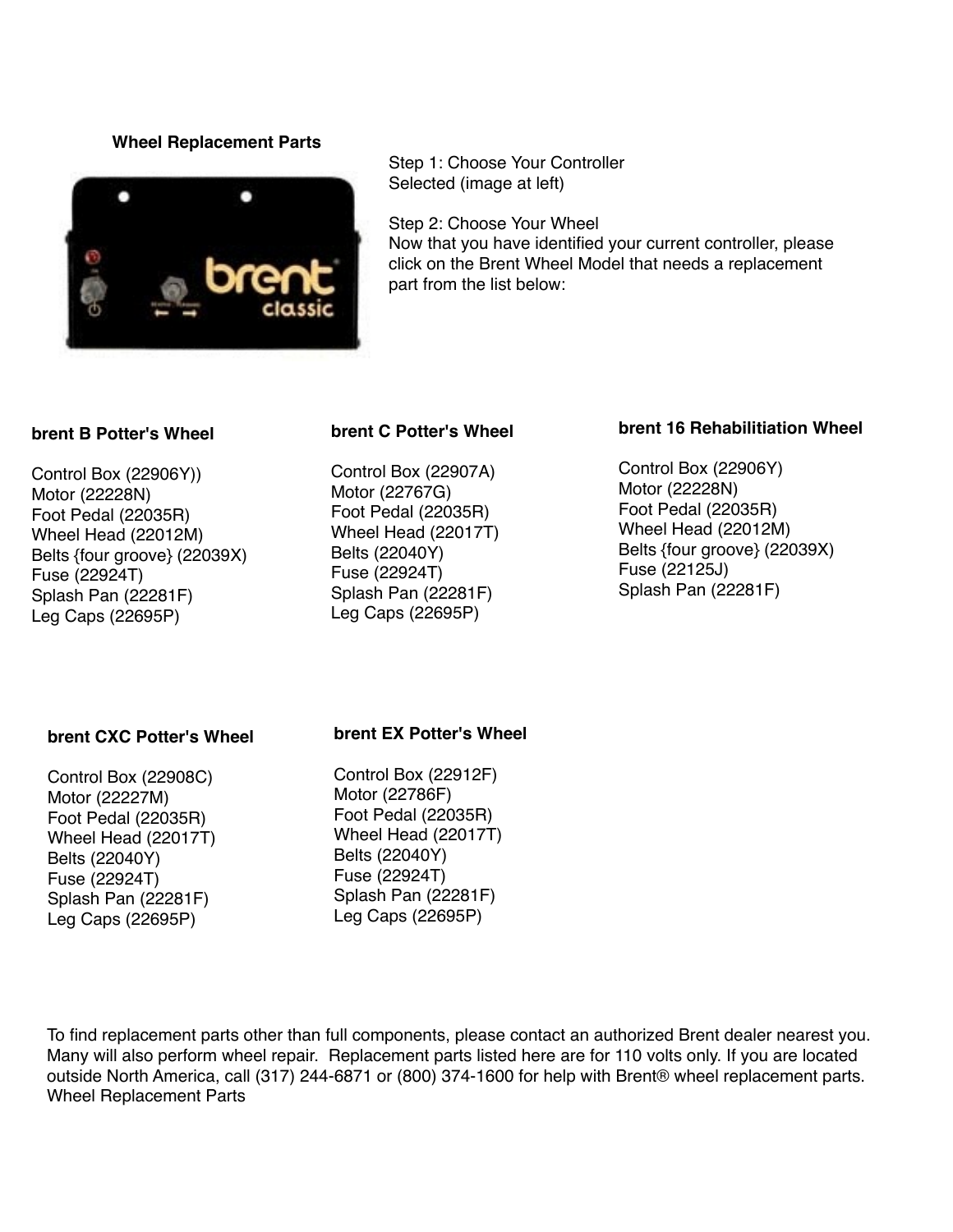

## **brent B Potter's Wheel**

Control Box (22906Y)) Motor (22228N) Foot Pedal (22035R) Wheel Head (22012M) Belts {four groove} (22039X) Fuse (22924T) Splash Pan (22281F) Leg Caps (22695P)

# **brent EX Potter's Wheel**

Control Box (22912F) Motor (22786F) Foot Pedal (22035R) Wheel Head (22017T) Belts (22040Y) Fuse (22924T) Splash Pan (22281F) Leg Caps (22695P)

Step 1: Choose Your Controller Selected (image at left)

Step 2: Choose Your Wheel Now that you have identified your current controller, please click on the Brent Wheel Model that needs a replacement part from the list below:

#### **brent C Potter's Wheel**

Control Box (22907A) Motor (22767G) Foot Pedal (22035R) Wheel Head (22017T) Belts (22040Y) Fuse (22924T) Splash Pan (22281F) Leg Caps (22695P)

# **brent 16 Rehabilitiation Wheel**

Control Box (22906Y) Motor (22228N) Foot Pedal (22035R) Wheel Head (22012M) Belts {four groove} (22039X) Fuse (22924T) Splash Pan (22281F)

#### **brent CXC Potter's Wheel**

Control Box (22908C) Motor (22227M) Foot Pedal (22035R) Wheel Head (22017T) Belts (22040Y) Fuse (22924T) Splash Pan (22281F) Leg Caps (22695P)

#### **brent ie-x Potter's Wheel**

Motor (22765E) Foot Pedal (22144H) Wheel Head (22017T) Belts (22766F) Fuse (22132S) Splash Pan (22281F)

To find replacement parts other than full components, please contact an authorized Brent dealer nearest you. Many will also perform wheel repair.

Replacement parts listed here are for 110 volts only. If you are located outside North America, call (317) 244-6871 or (800) 374-1600 for help with Brent® wheel replacement parts. To find replacement parts other than full components, please contact an authorized Brent dealer nearest you. Many will also perform wheel repair.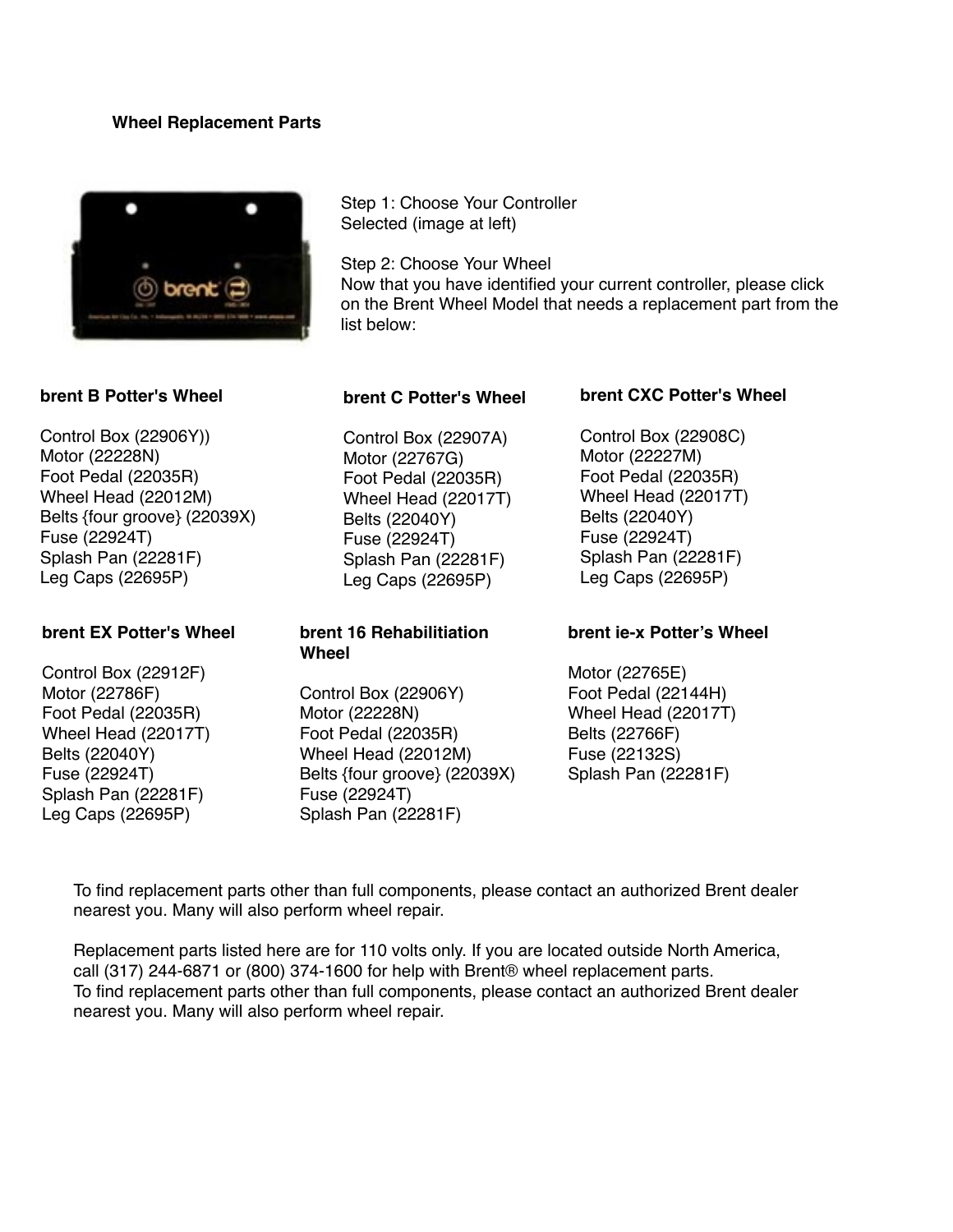

(Back View)

Step 1: Choose Your Controller Selected (image at left)

Step 2: Choose Your Wheel Now that you have identified your current controller, please click on the Brent Wheel Model that needs a replacement part from the list below:

NOTE: Selected parts are no longer available for your control box configuration. To make your wheel operational, we will send you the appropriate modification kit.

#### **brent B Potter's Wheel**

Control Box (22599S)) Foot Pedal (22144H) Wheel Head (22012M) Belts {four groove} (22039X) Fuse (22132S) Splash Pan (22281F) Leg Caps (22695P)

## **brent CXC Potter's Wheel**

Foot Pedal (22144H) Wheel Head (22017T) Belts (22040Y) Fuse (22125J) Splash Pan (22281F) Leg Caps (22695P)

## **brent C Potter's Wheel**

Foot Pedal (22144H) Wheel Head (22017T) Belts (22040Y) Fuse (22133T) Splash Pan (22281F) Leg Caps (22695P)

#### **brent 16 Rehabilitiation Wheel**

Control Box (22599S) Foot Pedal (22823B) Wheel Head (22012M) Belts {four groove} (22039X) Fuse (22132S) Splash Pan (22281F)

#### **brent EX Potter's Wheel**

Foot Pedal (22144H) Wheel Head (22017T) Belts (22040Y) Fuse (22125J) Splash Pan (22281F) Leg Caps (22695P)

To find replacement parts other than full components, please contact an authorized Brent dealer nearest you. Many will also perform wheel repair.

Replacement parts listed here are for 110 volts only. If you are located outside North America, call (317) 244-6871 or (800) 374-1600 for help with Brent® wheel replacement parts. To find replacement parts other than full components, please contact an authorized Brent dealer nearest you. Many will also perform wheel repair.